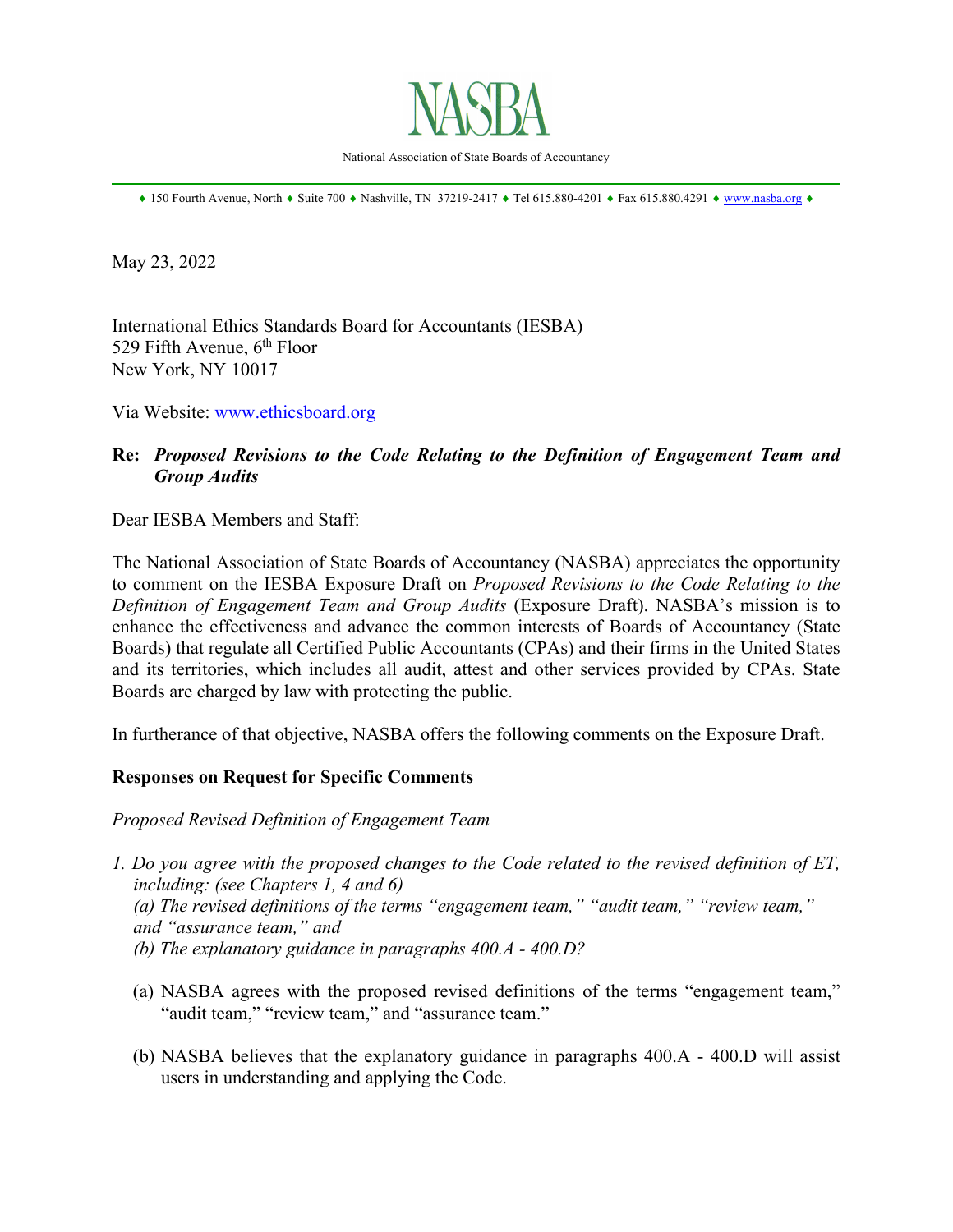### *Independence Considerations for Engagement Quality Reviewers*

*2. Do you agree with the changes to the definitions of "audit team," "review team," and "assurance team" to recognize that EQRs may be sourced from outside a firm and its network (see Chapter 6)?* 

NASBA agrees with the proposed change to add the phrase "or engaged by" to the definitions of "audit team," "review team," and "assurance team" and agrees that the independence rules should apply to engagement quality reviewers (EQRs) whether that individual comes from within or outside of the firm or its network,

### *Independence in a Group Audit Context*

*3. Do you agree with the proposed new defined terms that are used in Section 405 in addressing independence considerations in a group audit (see Chapters 1 and 6)?* 

NASBA agrees with the newly defined terms used in Section 405. Aligning the Code with ISA 600 (Revised) provides a necessary linkage between the Code and International Auditing Standards.

4. *In relation to the proposals in Section 405 (Chapter 1), do you agree with the principles the IESBA is proposing for:* 

 *(a) Independence in relation to individuals involved in a group audit; and (b) Independence in relation to firms engaged in a group audit, including CA firms within and outside the GA firm's network?*

- (a) NASBA agrees with the principles being proposed that align the definition of engagement team (ET) with the definition of ET in ISA 220 (Revised).
- (b) NASBA agrees with the proposal that individuals involved in a group audit (GA) be independent of the audit client, including applicability of independence requirements by component audit (CA) firms within and outside the GA firm's network. However, we have some reservations about the practicality of non-network CA firms effectively complying with the independence requirements for public interest entities (PIEs) or non-PIEs, as applicable to the group audit. We believe it would be helpful to add clarifying language for situations where the CA is potentially a PIE and under a non-PIE umbrella.
- 5. *Concerning non-network CA firms, do you agree with the specific proposals in Section 405 regarding:* 
	- *(a) Financial interest in the group audit client; and*
	- *(b) Loans and guarantees?*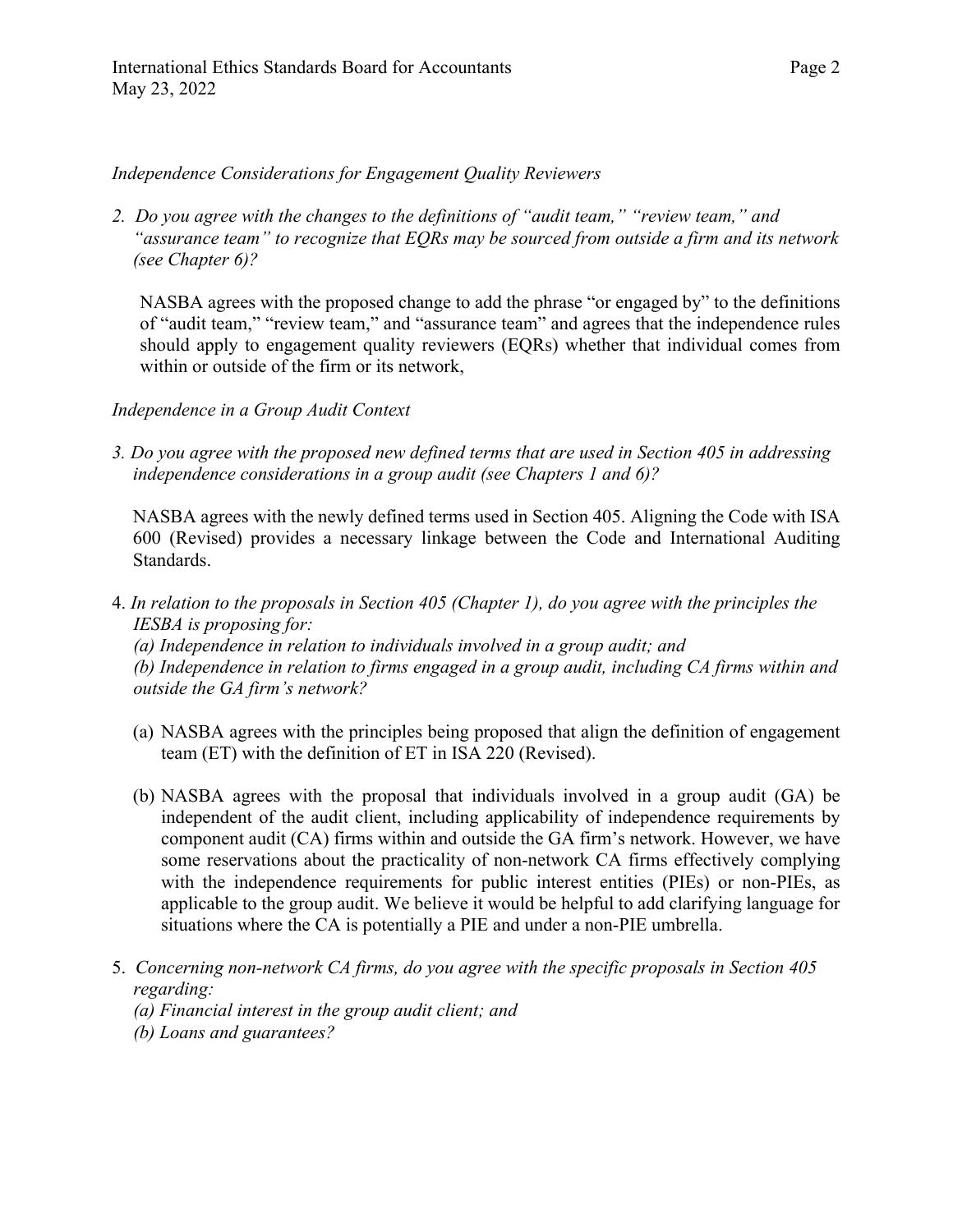- (a) NASBA agrees with the proposal that prohibits non-network CA firms from holding a direct or material indirect financial interest in the entity that controls the audit client, regardless of whether the audit client is a PIE.
- (b) NASBA believes that the conceptual framework (CF) provides a sufficient principles-based approach to identify, evaluate and address independence threats that might be created with respect to non-network CAs.

### *Non-Assurance Services*

6. *Is the proposed application material relating to a non-network CA firm's provision of NAS to a component audit client in the proposed paragraph 405.12 A1 – 405.12 A2 sufficiently clear and appropriate?* 

NASBA believes that the proposed application material is sufficiently clear and appropriate in the instance where the group audit client is a PIE and a non-network CA firm provides nonassurance services (NAS) to the component audit client even if the component audit client is a non-PIE.

### *Changes in Component Auditor Firms*

7. *Is the proposed application material relating to changes in CA firms during or after the period covered by the group financial statements in proposed paragraph 405.13 A1 – 405.13 A2 sufficiently clear and appropriate?*

NASBA believes that the application materials relating to changes in CA firms during or after the period covered by the group financial statements are sufficiently clear and appropriate.

## *Breach of Independence by a Component Auditor Firm*

*8. Do you agree with the proposals in Section 405 to address a breach of independence by a CA firm?* 

NASBA believes that the process proposed by IESBA is appropriate when there is a breach of independence by a non-network CA. Notification of the group engagement partner (GEP) by the non-network CA is an essential component of the process. Ultimately, it is the responsibility of the GEP to determine the significance of the breach and what, if any actions may be taken to use the work of the non-network CA. It is also appropriate for the GA firm to notify those charged with governance (TCWG) of the breach at the CA firm and the remedial actions taken by the GA firm, if any. Similarly, NASBA supports IESBA's proposal to prohibit the GA firm from using the work of the CA firm for purposes of the group audit if TCWG do not concur with the GA firm's assessment.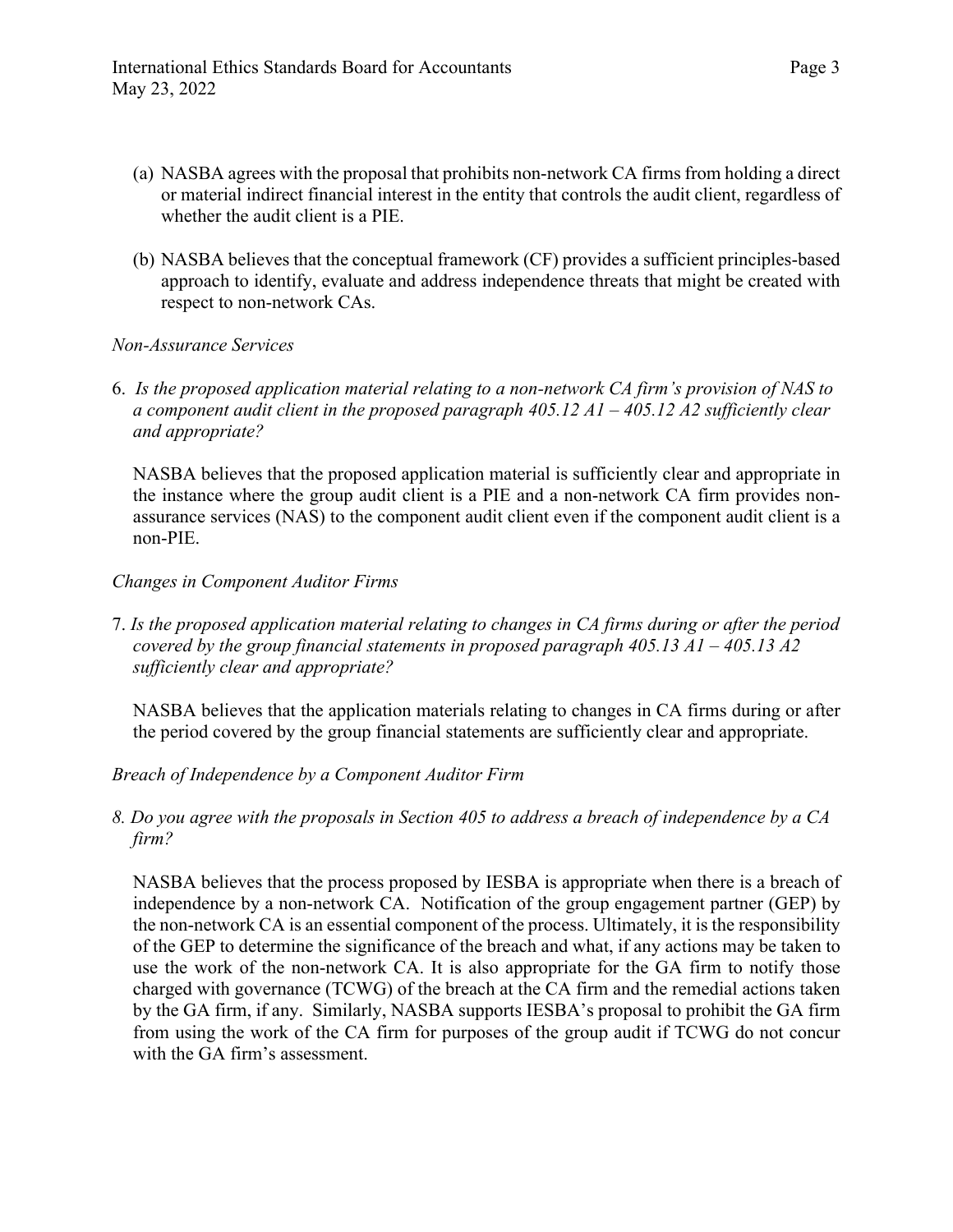9. *Do you agree with the proposed consequential and conforming amendments as detailed in Chapters 2 to 6?* 

NASBA believes that for ease of consistency, it is important that the Code align with ISA 600 (Revised) terminology and, accordingly, agrees with the proposed conforming amendments.

NASBA understands IESBA's views related to the proposed consequential amendments to the Code that result from the finalization of IAASB's suite of quality management standards and agrees that simply replacing the term "quality control" with "quality management" would unnecessarily broaden the scope of those impacted by the change.

## *Effective Date*

10. *Do you support the IESBA's proposal to align the effective date of the final provisions with the effective date of ISA 600 (Revised) on the assumption that the IESBA will approve the final pronouncement in December 2023?* 

NASBA supports the proposed effective date of the final provisions with the effective date of ISA 600 (Revised).

## **Responses on Request for General Comments**

#### *Small- and Medium-sized Entities (SMEs) and SMPs*

NASBA believes that it is important to continually assess the impact that proposed changes to the Code may have on small- and medium- sized entities (SMEs) and small- and medium- sized practices (SMPs) within the context of public protection.

## *Regulators and Audit Oversight Bodies*

NASBA understands the philosophy of setting principles-based standards and recognizes that such standards can be more challenging to enforce by regulators due to the greater level of judgement that can be implicit in their implementation. NASBA supports the proposed changes to the Code and believes the provisions of the proposed Code are clear and will likely be enforceable by regulatory bodies, including those responsible for performing inspections.

\* \* \*